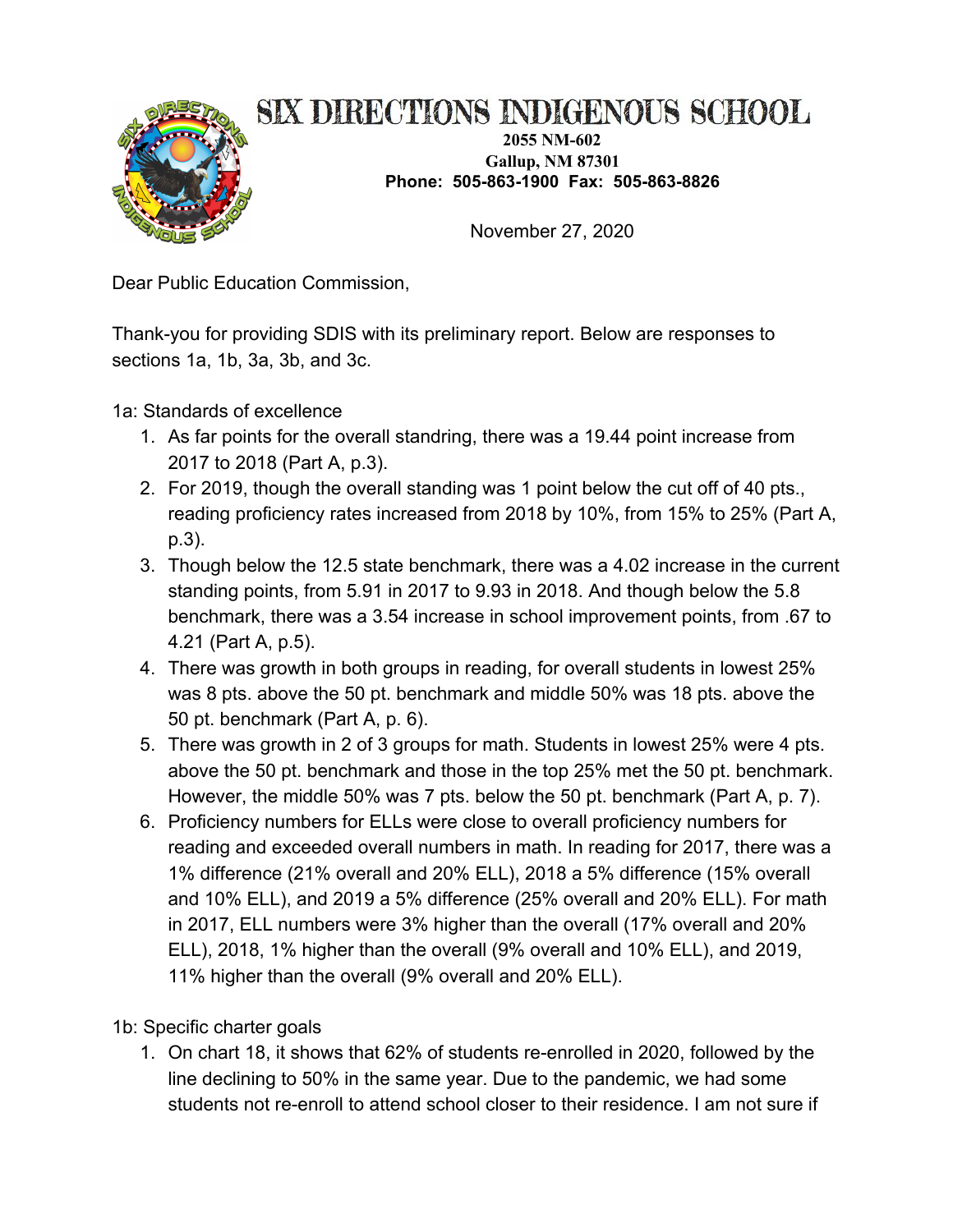this is reflected in the 65% re-enrollment number of 2020 or the declining line after this number to the 50% mark (chart 18, p. 13).

2. Teacher retention is an area SDIS would like to improve. It has been challenging for schools in the Gallup area and Navajo Nation to fill vacancies due to the national teacher shortage and shortage of housing. This year, the challenge is partly due to the timing of the vacancies, one occured right before school started and the other in mid September after school started.

## 3a, Material terms

- 1. Culturally responsive education--Teachers have been planning and implementing culturally relevant lesson activities as part of their curriculum maps/unit plans during time provided in professional development. Training and work time was provided 3 weeks before school started and will be provided before quarter 3 and 4.
- 2. Project-based learning and skills labs--In addition, teachers planned and implemented a cross curricular project based learning plan for semester 1. For semester 1, the theme is self-identity and family and community relationships, and the essential question is, "How does the strength and knowledge in my ancestors and Indigenous community play a role in my life today?" Due to virtual learning, skills labs have been modified. Instead, teachers will identify gap areas of students and provide instruction in gap areas during class and during outreach/extra help times. Middle school students take 6 classes and high school students, 7 classes. There is no longer a block for humanities and STEAM, instead English language and social studies are taken as separate classes and math and science classes are separate as well. Unit lessons are developed for each quarter versus trimester. As stated, curriculum for courses will be developed during PD.
- 3. Restorative practices--With no physical student-to-student interaction of classes being virtually provided, restorative practices have occurred through the larger community circle of advisory classes. Each grade level has a specific advisory teacher. Advisory class topics include weekly reflection, development and implementation of goals, taking surveys (including social-emotional surveys), and college and career readiness activities. During this time, students also prepare and present at student led conferences. Teachers discuss and suggest/decide on advisory tropics. In addition, teachers have restorative conversations and conferences as needed with students. Resolving conflict between students and conferences regarding discipline policies and procedures has not been an issue with virtual learning.
- 4. Staff orientation--Teachers were provided 3 weeks of orientation before school started on Aug. 25 and afterward and included actions listed in this section: SDIS mission, delivering and implementing PBL, restorative practices through advisory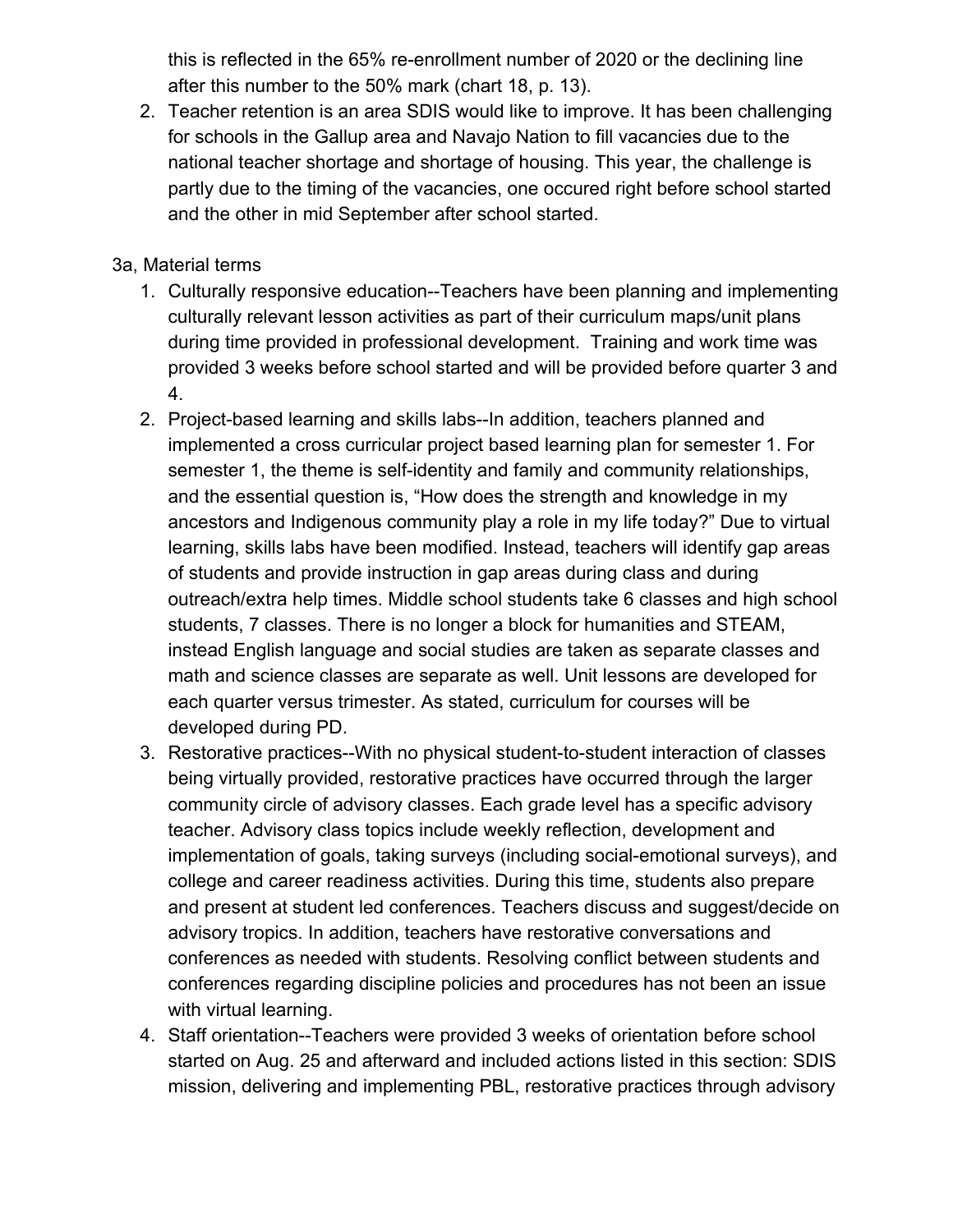class activities and conversations/conferences as needed, and policies and procedures pertinent to staff.

- 5. Ongoing staff development--Time will be provided during PD for curriculum development, 90 day planning and implementation (tier 1 and data analysis goals), and all other work needed by the site.
- 6. Communication about student progress--The actions listed in this section are being implemented: report cards, student led conferences, assessment results, and student reflection.
- 7. Family advisory committee--SDIS is looking forward to developing and building the membership of a FAC where norms, goals, and roles will be established and a member will attend Governing Council meetings. They will meet 3-4 times a year rather than monthly, be presented information, and give their own input/ feedback on assessments, the 90 day plan, budgets, and policies as well as bring forth concerns and propose ideas for the betterment of the school. SDIS will have a FAC membership in place by December 18 and have it's first meeting at the end of semester 1 in January.
- 8. Showcase night--Teachers will select noteworthy work from students to be showcased online on the school website at the end of semester 1 and later in the spring and end of school year. The link announcing the showcase will be provided to parents on Facebook and Remind App. SDIS is working on having a showcase up by December 18.

## 3b, Organizational performance framework

- 1. Framework item scores/ranking was made available in September 2020 and actions have been and are being taken to address them. Since October, the ranking has improved with the number of red areas decreasing from 2018-19 and since September.
- 2. I would like to be provided specific information as to why SDIS ranked "falls far below" on III.A.04 - Educational Plan: Protecting the rights of ELL (Title III). This area was ranked "working to meet" last year, then fell to "falls far below" this year, though SDIS was responsive in the area and provided all the elements requested.
- 3. This is the data that was provided:
- 1) The school is to investigate the status of all students listed on the STARS ELP Error Report and make notes regarding the results and how any errors were corrected. The report should be uploaded to this indicator  $-$  with student names redacted; AND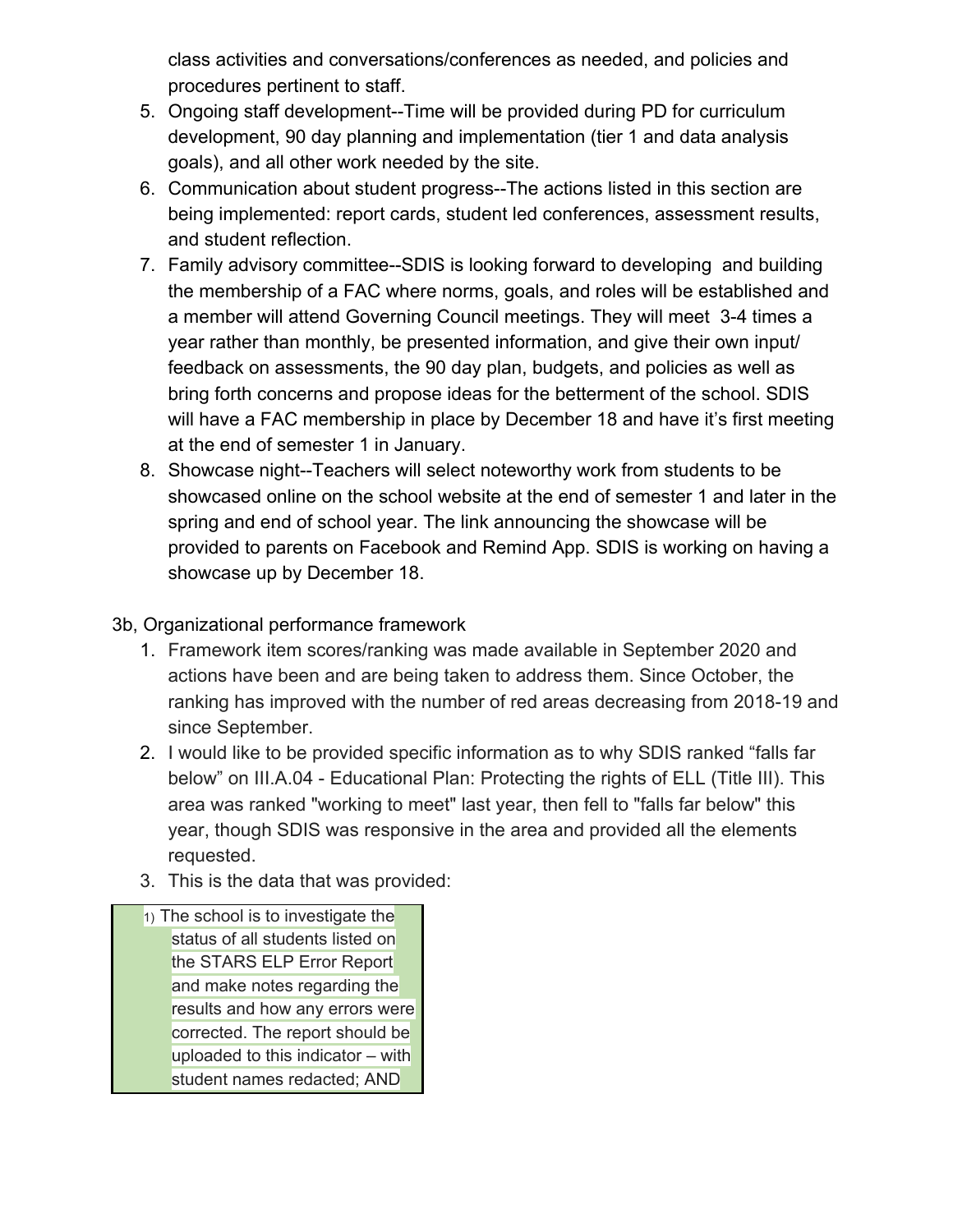- 2) The school should provide action plans (including timelines, persons responsible and action steps) that outline (a) how EL status will be determined for each student who enrolls; (b) how documentation of their EL eligibility will be filed within each student cumulative folder; (c) how parents will be notified annually about ELL eligibility and services; and (d) how exited students will be progress monitored for success. Please provide a copy of the annual parent letter template and the progress monitoring sheet.
- 4. SDIS will continue to take action to earn meets or exceeds standards for the 2020-21 SY for all categories.

Section 3c: Government responsibilities

The current composition of the Governing Council is incorrect. As of 9/21, the GC should be:

| <b>Name</b>         | <b>Role</b>               | <b>Service Start Date</b> |
|---------------------|---------------------------|---------------------------|
| Dr. Oliver Tapaha   | <b>Assistant Chair</b>    | 6/14/17                   |
| Lane Towery         | Chair                     | 2/19/18                   |
| <b>Karen Malone</b> | <b>Keeper of Finances</b> | 7/17/19                   |
| Wilhelmina Yazzie   | Keeper of Records         | 8/21/19                   |
| Zowie Banteah       | Member                    | 9/21/20                   |
| Sheryl Livingston   | Member                    | 9/21/20                   |

The staff is working hard to address performance ranking areas and to operate according to the contract charter.

Best Regard, Tamara Allison, Head Administrator [tamara@sixdirectionsschool.org](mailto:tamara@sixdirectionsschool.org)

 $\mathbb{W}_{\mathbb{A}}$